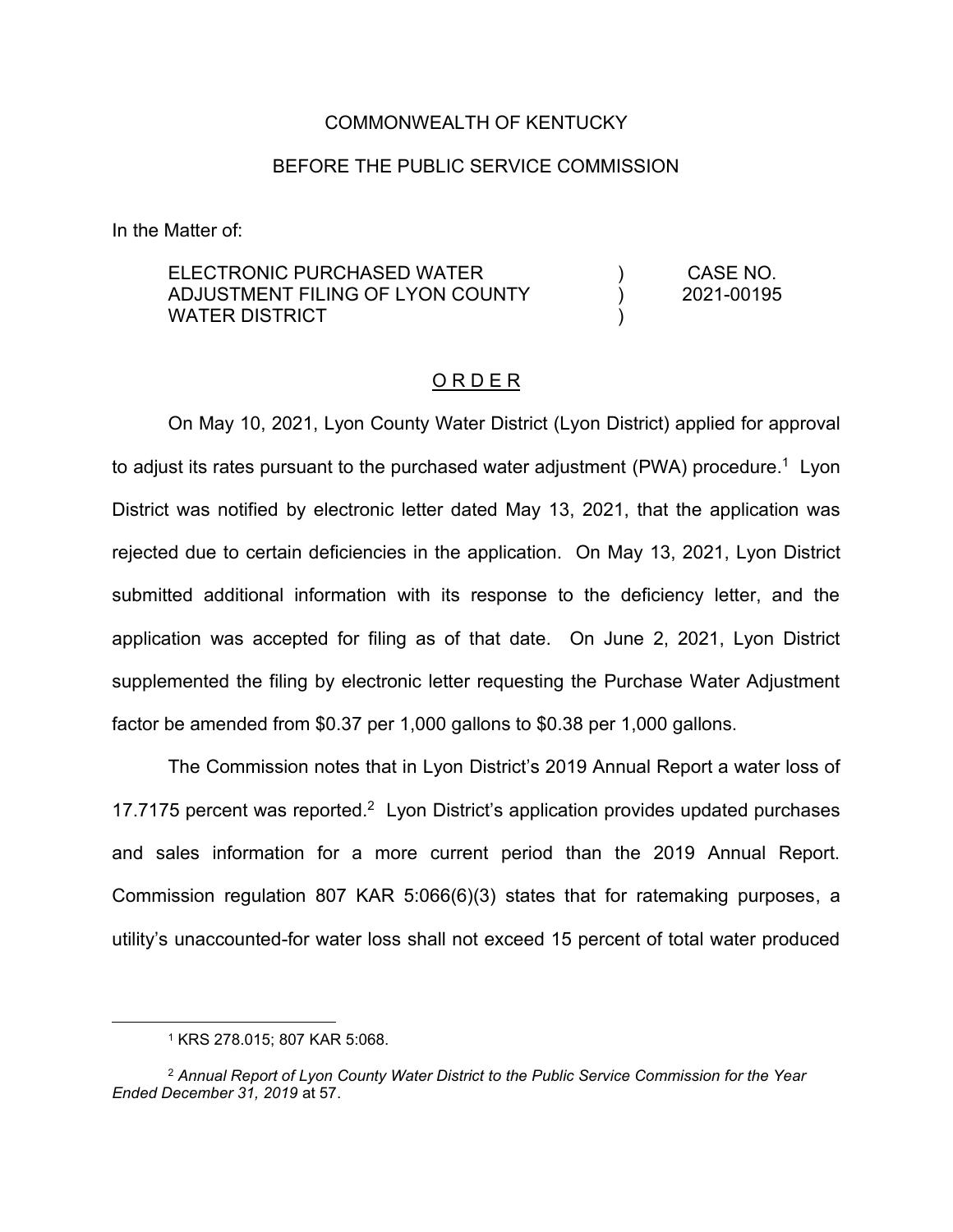and purchased, excluding water consumed by a utility in its own operations. Based upon the updated information in the application and the percentage of other water consumed by the utility in its 2019 Annual Report,<sup>3</sup> Lyon District's unaccounted-for water loss is determined to be 19.6166 percent for the updated period.<sup>4</sup> Reduction of Lyon District's unaccounted-for water loss to 15 percent would result in an approximate \$18,547.465 decrease to purchased water expense. Potentially, Lyon District is paying \$0.2088 per 1,000 gallons sold for expenses associated with unaccounted-for water loss in excess of the allowable 15 percent $6$  threshold.

The Commission is placing greater emphasis on monitoring utilities that consistently exceed the 15 percent unaccounted-for water loss threshold and strongly encourages Lyon District to pursue reasonable actions to reduce its unaccounted-for water loss. Failure by Lyon District to make significant progress toward reducing unaccounted-for water loss may cause the Commission to pursue additional action with the utility.

Having reviewed the record and being otherwise sufficiently advised, the Commission finds that:

<sup>3</sup> *Id*., line 22 (17,410) divided by line 4 (124,476) equals 13.9866%.

| <sup>4</sup> Total Purchases (application PWA Form 1 at 2) | 133.762.137 |
|------------------------------------------------------------|-------------|
| Less Total Sales (application PWA Form 1 at 2)             | 88.813.800  |
| Less Plant Use (% determined from 2019 AR)                 | 18,708,775  |
| Water Loss - Gallons                                       | 26.239.562  |
| Water Loss - Percent                                       | 19.6166%    |

<sup>5</sup> Water loss above 15 percent is 4.6166 percent, potential purchased water expensed reduction (Total water cost at new wholesale rate of \$401,755.77 times water loss above 15 percent) = \$18,547.46.

<sup>6</sup> Potential purchased water expense reduction divided by sales (\$18,547.46/ (88,813,800/1,000)) equals \$0.2088 per 1,000 gallons.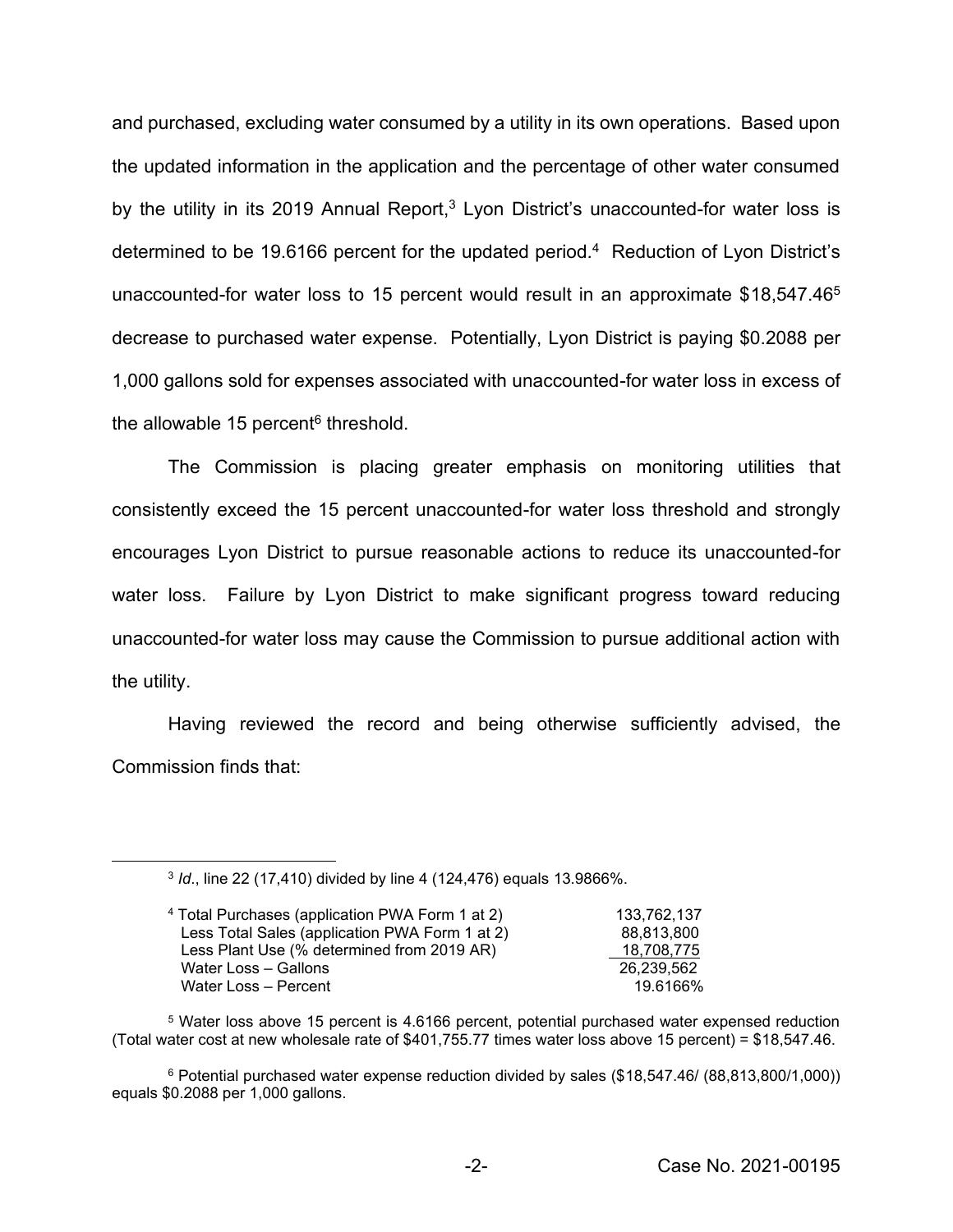1. Lyon District purchases water from Crittenden-Livingston Water District (Crittenden-Livingston District), city of Eddyville (Eddyville), Princeton Water and Wastewater (Princeton), city of Kuttawa (Kuttawa) and Barkley Lake Water District (Barkley District).

2. Princeton filed a rate case with the Commission, Case No. 2019-00444, and a final Order containing approved rates has been issued. The rates approved were applied in this PWA application.<sup>7</sup>

3. Crittenden-Livingston District notified Lyon District that its wholesale rate would increase from \$2.58 per 1,000 gallons to \$3.34 per 1,000 gallons, effective May 23, 2021. Eddyville notified Lyon District that its wholesale rate would increase from \$3.97 per 1,000 gallons to \$4.09 per 1,000 gallons, effective July 13, 2020. Lyon District proposes to increase the water rates to its customers effective June 1, 2021, to reflect the increased cost of purchased water from Princeton, Crittenden-Livingston District, and Eddyville.

4. Lyon District proposed a purchased water adjustment factor of \$0.38 per 1,000 gallons in its application.

5. During the 12 months ended March 31, 2021, Lyon District purchased 13,950,940 gallons of water from Crittenden-Livingston District, 7,482,000 gallons of water from Eddyville, 65,553,697 gallons of water from Princeton, 45,504,100 gallons of water from Kuttawa and 1,271,400 gallons of water from Barkley District. During the same period, Lyon District sold 88,813,800 gallons of water. The increase in the cost of

<sup>7</sup> Case No. 2019-00444, *Electronic Proposed Adjustment of the Wholesale Water Service Rates of Princeton Water and Wastewater* (Ky. PSC June 15, 2020).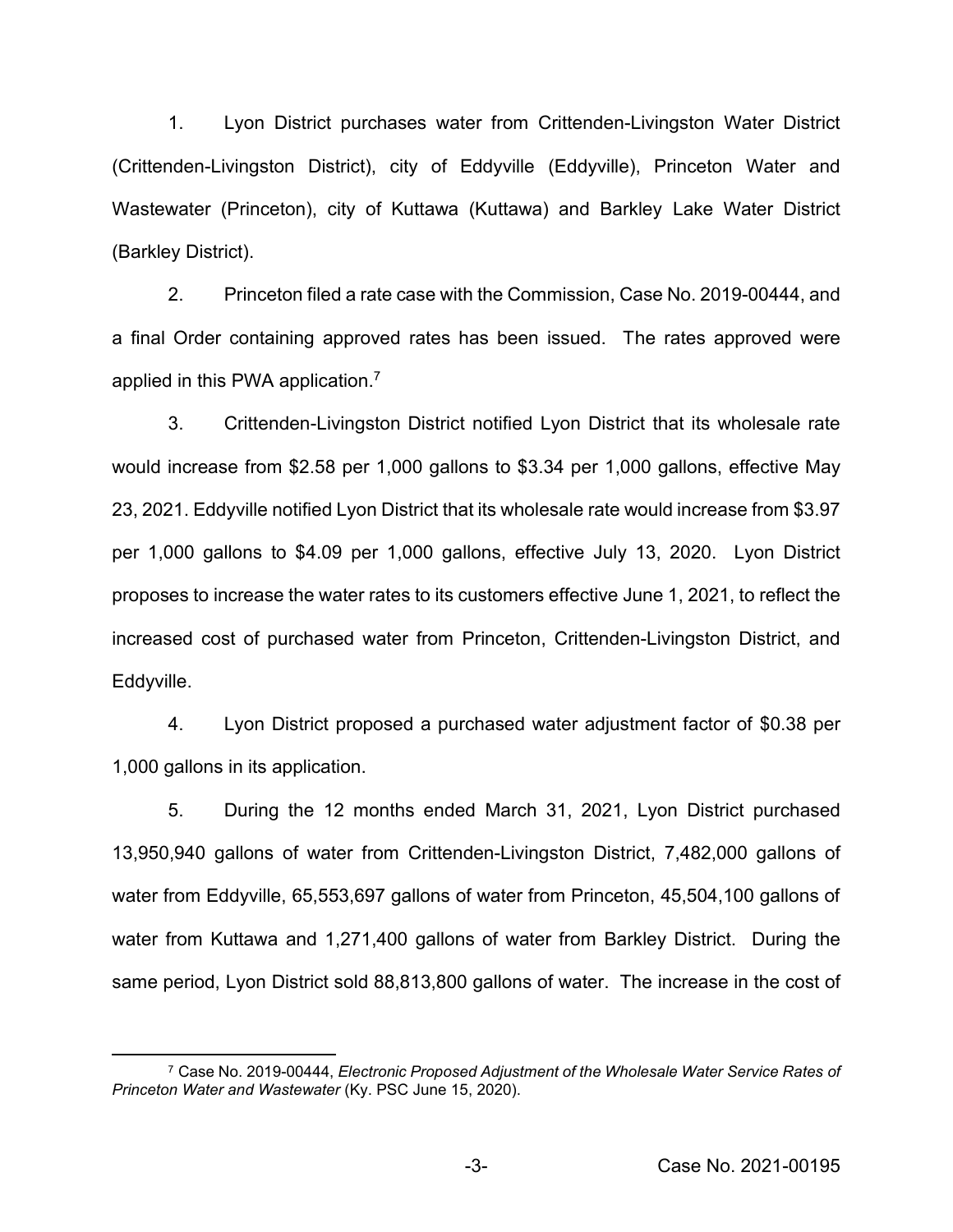purchased water is \$32,975.29, resulting in a purchased water adjustment factor of \$0.38 per 1,000 gallons.

6. The purchased water adjustment factor of \$0.38 per 1,000 gallons, as calculated in Appendix A to this Order, is fair, just and reasonable and should be approved.

7. Lyon District's proposed rates should be approved.

8. The rates as set forth in Appendix B to this Order are fair, just and reasonable and should be approved for water service rendered by Lyon District on and after June 1, 2021.

IT IS THEREFORE ORDERED that:

1. The purchased water adjustment factor of \$0.38 per 1,000 gallons is approved.

2. The rates proposed by Lyon District are approved.

3. The rates as set forth in Appendix B to this Order are approved for water service rendered by Lyon District on and after June 1, 2021.

4. Within 20 days of the date of entry of this Order, Lyon District shall file with the Commission, using the Commission's electronic Tariff Filing System, revised tariff sheets showing the rates approved herein.

5. This case is closed and removed from the Commission's docket.

-4- Case No. 2021-00195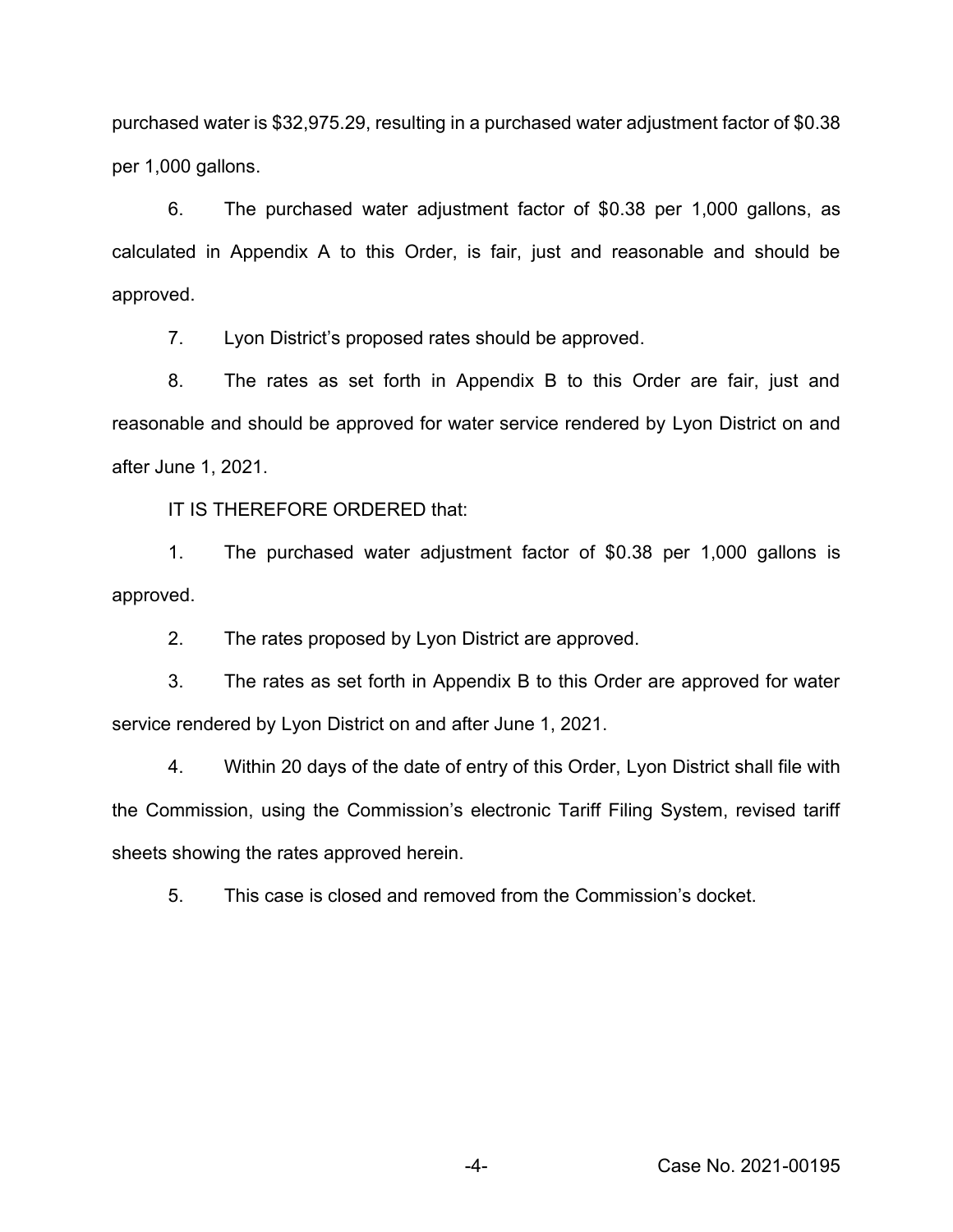By the Commission



ATTEST:

Indivel

Executive Director

Case No. 2021-00195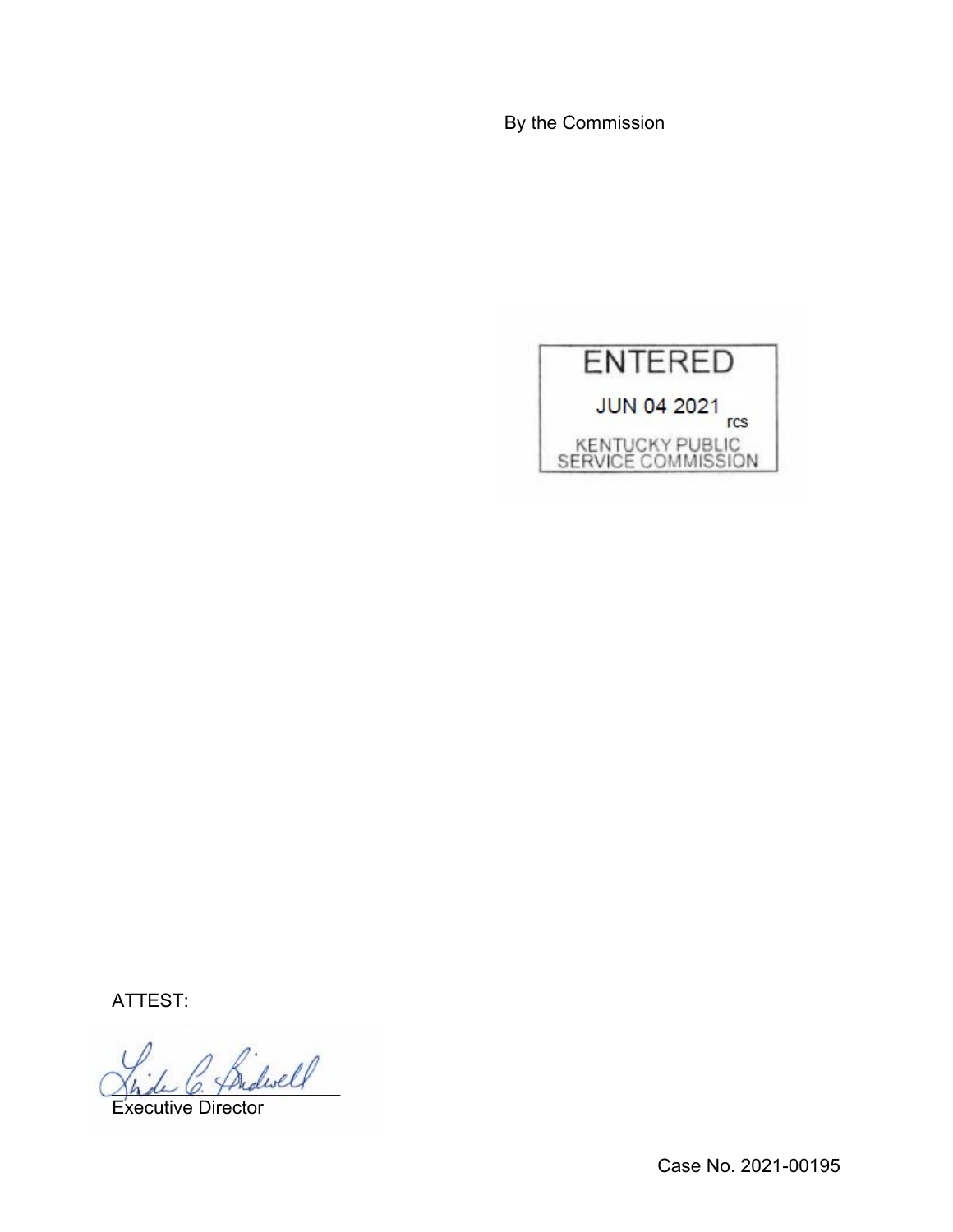# APPENDIX A

# APPENDIX TO AN ORDER OF THE KENTUCKY PUBLIC SERVICE COMMISSION IN CASE NO. 2021-00195 DATED JUN 04 2021

|                                                                          | <b>Base Rate</b>                              | <b>New Rate</b>                            | Increase    |
|--------------------------------------------------------------------------|-----------------------------------------------|--------------------------------------------|-------------|
| Crittenden-Livingston District                                           |                                               |                                            |             |
| <b>Purchases in Gallons</b><br>Wholesale rate                            | 13,950,940<br>\$2.58/1,000<br>\$35,993.43     | 13,950,940<br>\$3.34/1,000<br>\$46,596.14  | \$10,602.71 |
| Eddyville                                                                |                                               |                                            |             |
| <b>Purchases in Gallons</b><br>Wholesale rate                            | 7,482,000<br>\$3.97/1,000<br>\$29,703.54      | 7,482,000<br>\$4.09/1,000<br>\$30,601.38   | \$897.84    |
| Princeton                                                                |                                               |                                            |             |
| <b>Purchases in Gallons</b><br>Wholesale rate                            | 65,553,697<br>\$3.06/1,000<br>\$200,594.31    | 65,553,697<br>\$3.26/1,000<br>\$213,705.05 | \$13,110.74 |
| Monthly surcharge                                                        | \$697.00                                      | 12 months                                  | \$8,364.00  |
| Kuttawa<br><b>Purchases in Gallons</b><br>Wholesale rate                 | 45,504,100<br>\$2.19/1,000<br>\$99,653.98     | 45,504,100<br>\$2.19/1,000<br>\$99,653.98  | No Change   |
| <b>Barkley District</b><br><b>Purchases in Gallons</b><br>Wholesale rate | 1,271,400<br>\$2.23/1,000<br>\$2,835.22       | 1,271,400<br>\$2.23/1,000<br>\$2,835.22    | No Change   |
| Total increased water cost                                               |                                               |                                            | \$32,975.29 |
|                                                                          |                                               |                                            |             |
| Increased water cost<br>Divided by sales                                 | \$32,975.29<br>88,813,800/1,000<br>0.3712 per | 1,000 Gallons                              |             |
|                                                                          | or $$0.38$ per                                | 1,000 Gallons                              |             |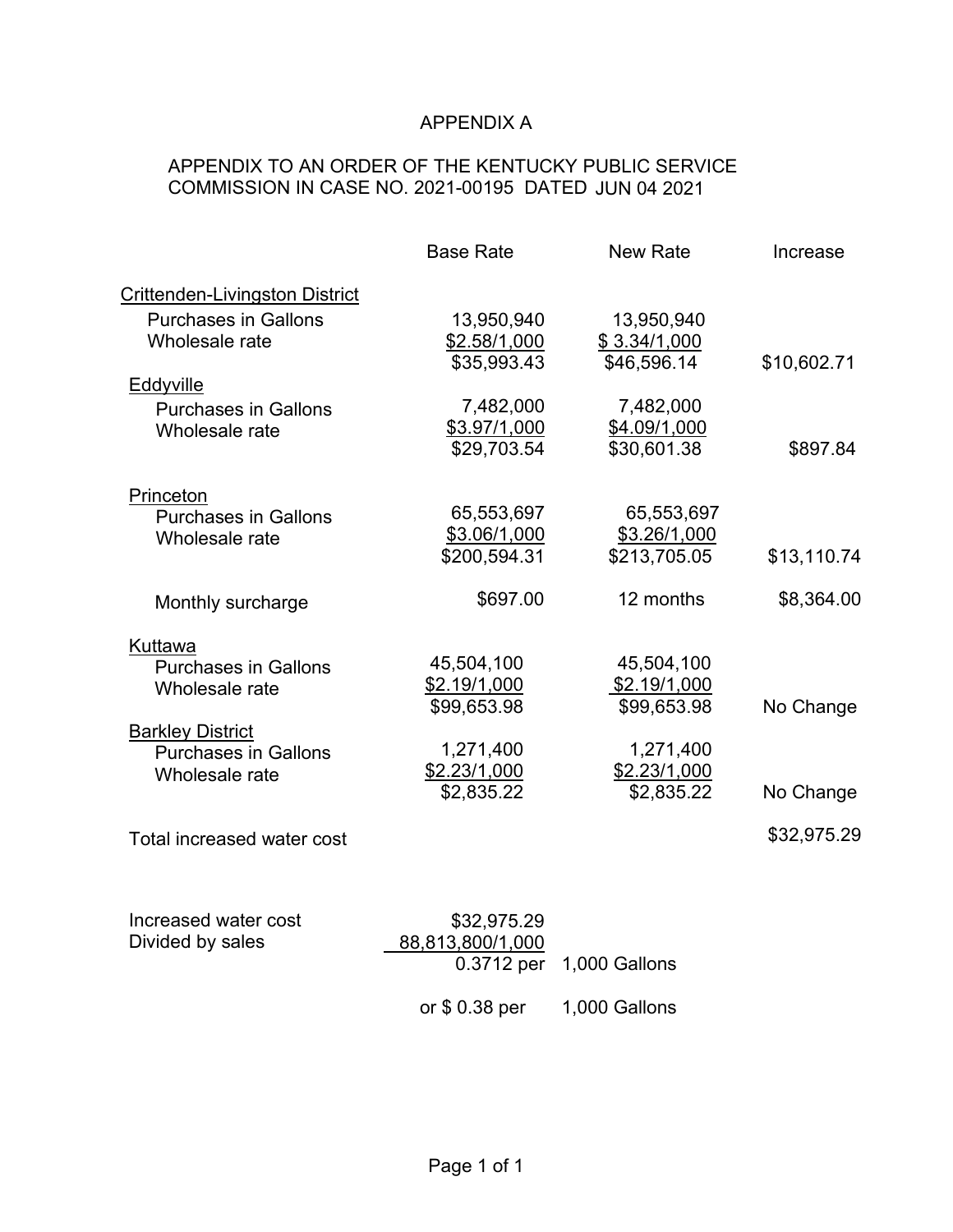## APPENDIX B

## APPENDIX TO AN ORDER OF THE KENTUCKY PUBLIC SERVICE COMMISSION IN CASE NO. 2021-00195 DATED JUN 04 2021

The following rates and charges are prescribed for the customers in the area served by Lyon County Water District. All other rates and charges not specifically mentioned herein shall remain the same as those in effect under the authority of the Commission prior to the effective date of this Order.

### Monthly Water Rates

\$25.76 Minimum Bill  $.01100$  per gallon .00788 per gallon  $.00663$  per gallon .00588 per gallon

\$121.95 Minimum Bill  $.00663$  per gallon .00588 per gallon

### 5/8- x 3/4-lnch Meter

| First       | 2,000 Gallons  |
|-------------|----------------|
| <b>Next</b> | 3.000 Gallons  |
| <b>Next</b> | 5.000 Gallons  |
| Next        | 10.000 Gallons |
| Over        | 20,000 Gallons |

## 1-lnch Meter

| <b>15,000 Gallons</b> |
|-----------------------|
| 5,000 Gallons         |
| 20,000 Gallons        |
|                       |

#### 1 ½-Inch Meter

| First | 25,000 Gallons | \$165.75 Minimum Bill |
|-------|----------------|-----------------------|
| Over  | 25,000 Gallons | .00588 per gallon     |

### 2-lnch Meter

| First | 45,000 Gallons | \$298.35 Minimum Bill |
|-------|----------------|-----------------------|
| Over  | 45,000 Gallons | .00588 per gallon     |